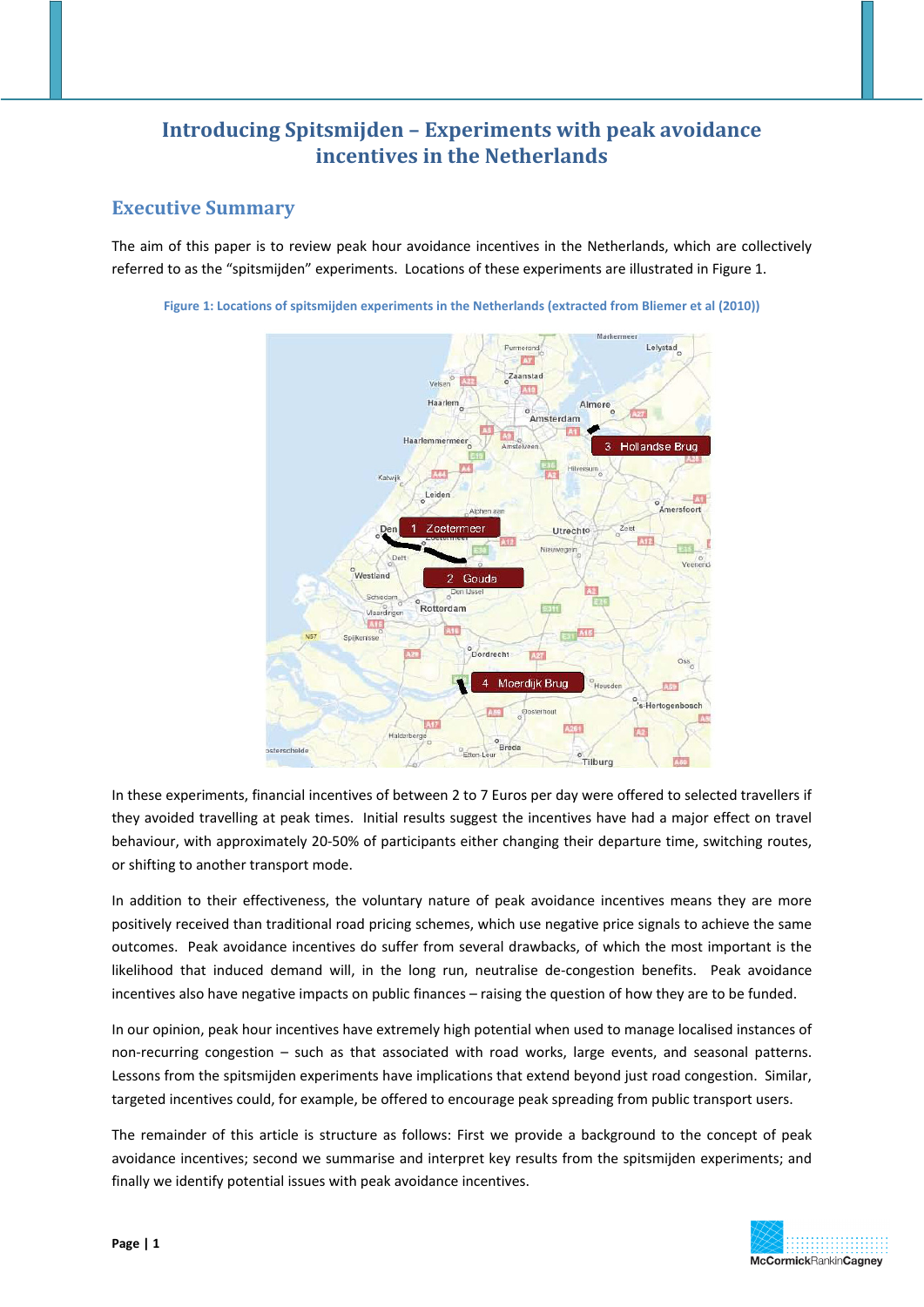# **1. The Concept of Peak Avoidance Incentives**

Time-of-use road pricing schemes have long been proposed as a way to reduce congestion (Vickrey, 1963). These schemes typically involve charging an additional toll (i.e. using a negative price signal) to those people who travel in congested areas, so as to internalise the external social costs of congestion (Donovan, 2010). Time-of-use road pricing schemes have been implemented in a small but growing number of cities worldwide, and (ex-post) studies generally find they generate considerable economic benefits (Eliasson, 2007).

In spite of their benefits, many road pricing schemes are scuppered (or at least interminably delayed) by stiff public opposition. Some of this opposition reflects the (perceived) injustice of having to pay for the use of roads that were previously "free" to access. Other, more worthy, objections note that time-of-use pricing schemes frequently have high collection costs (typically 30-50%), which greatly reduces the degree to which revenue can be recycled into new transport projects (Parry & Bento, 2001).<sup>1</sup>

In the Netherlands, public and political debate on road pricing schemes has raged since the concept was first mooted in 1988 (Noordegraaf, Riet, & Annema, n d). The previous Dutch Government subsequently committed to the implementation of a national road pricing scheme for commercial vehicles from 2012, with private vehicles being incorporated from 2018 onwards. Nonetheless, uncertainty remains over whether subsequent governments will have the political fortitude to follow through on this commitment.

In light of this uncertainty, researchers in the Netherlands have continued to develop alternative congestion reduction schemes (referred to as "spitsmijden") that use positive, rather than negative, price signals to manage congestion. This sees travellers receiving a financial reward for reducing vehicle trips in peak periods. Results suggest positive price signals can motivate large changes in travel behaviour from reasonably large numbers of participants.<sup>2</sup> The structure and results from these studies is discussed in the following section.

#### **2. Spitsmijden experiments, both past and present**

The locations of the spitsmijden experiments discussed in this review were illustrated previously in Figure 1. All of these experiments are located in proximity to the congested roads providing access to some of the largest cities in the Netherland (Bliemer, Dicke‐Ogenia, & Ettema, 2010).

All four spitsmijden experiments appear to have caused considerable changes in travel behaviour, as summarised in Table 1. In summary, the introduction of a peak avoidance incentives appears to cause a 50% reduction in peak vehicle trips made by study participants, of which the majority comes about through

 $2$  Road pricing schemes would do well to note that voluntary nature of spitsmijden experiments. We see no reason why road pricing schemes could also offer alternative 'pricing' plans. The current pricing system would then sit exist alongside more sophisticated, but voluntary, time‐of‐use pricing plans. Incentives could then be used to encourage sufficient numbers of travellers to switch to the more sophisticated pricing plans.



<u> Andrew Maria (1989)</u>

<sup>&</sup>lt;sup>1</sup> While "revenue recycling" is an important determinant of the public acceptability of road pricing schemes, "revenue sourcing" is equally important to the public acceptability of peak avoidance incentives. That is, meeting the costs of funding the incentives requires careful consideration to ensure that they are sufficiently efficient and equitable.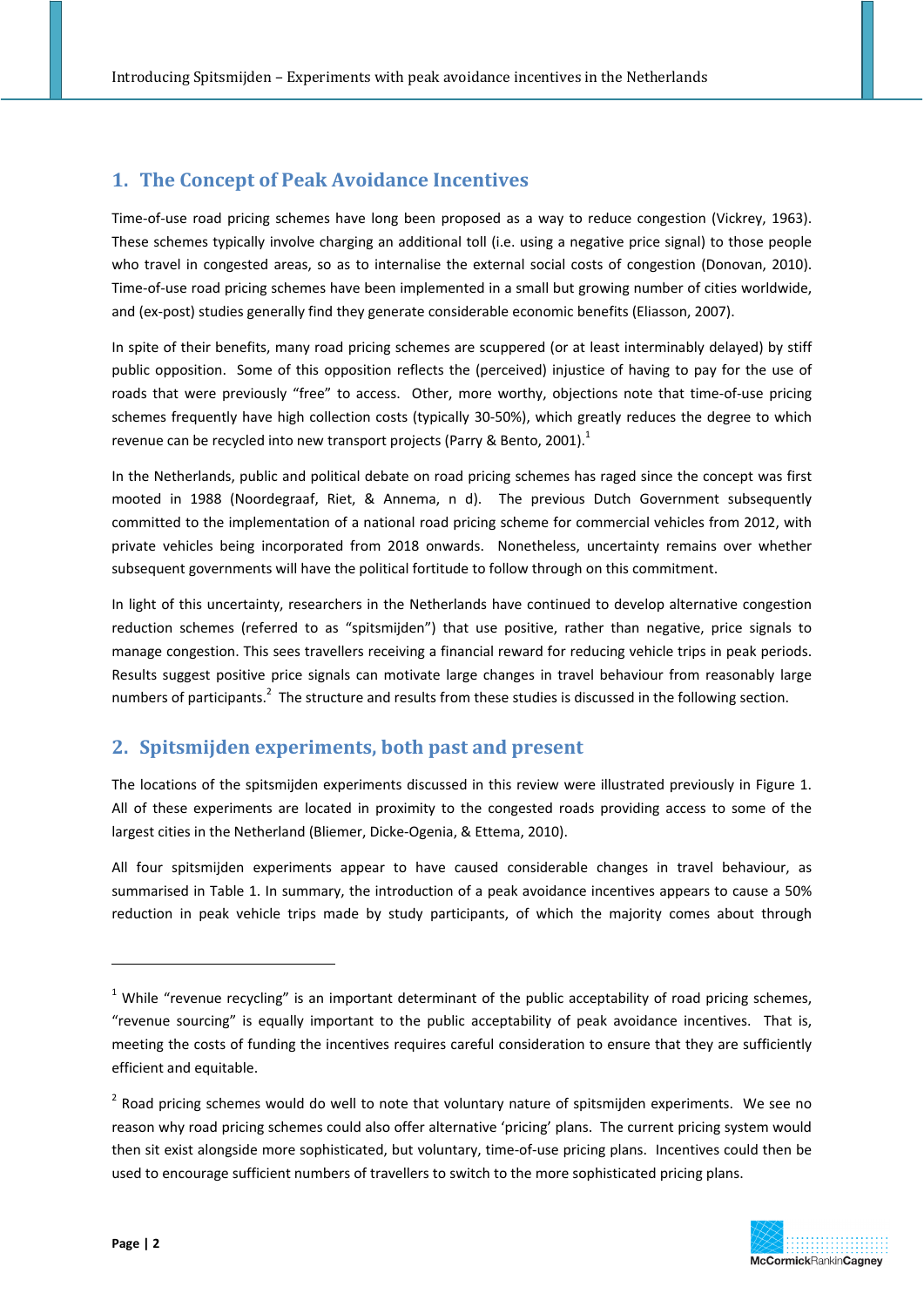changes in departure time. Approximately 10% of the travel reduction is associated with a shift to alternative transport modes, mainly public transport. When a long peak period (4 hours) is defined, the number of study participants that change their departure time declines considerably. The number of participants choosing to shift route varies widely, depending on the transport network. About 5% of participants choose to refrain from making a trip, e.g. by working from home. Offering higher rewards does appear to yield larger shifts in travel behaviour, however diminishing marginal returns are also evident. In the case of the Hollandse and Moerdijk Bridge experiments (which involved a much larger number of participants), the changes were sufficiently large to cause meaningful reductions in travel time.

| Location          | <b>Incentive</b> | <b>Modifications to travel behaviour</b> |                                          |     |  |
|-------------------|------------------|------------------------------------------|------------------------------------------|-----|--|
|                   |                  |                                          | Departure time Route changes Mode shifts |     |  |
| 1. Zoetermeer     |                  | 35%                                      |                                          | 1በ% |  |
| 2. Gouda          |                  |                                          |                                          | 14% |  |
| 3. Hollandse Brug | £4-հ             | । ፍ%                                     |                                          |     |  |
| 4. Moerdijk Brug  |                  |                                          |                                          |     |  |

Table 1: Summary of results from four spitsmijden experiments (adapted from Bliemer, Dicke-Ogenia, & Ettema (2010))

Further details on the individual experiments are summarised in the appendix. Dutch researchers have interpreted the effects on travel behaviour of peak avoidance incentives as follows:

- *Departure time shifts* these are extremely high in the Zoetermeer experiment, primarily because the avoided peak was much shorter (0730‐0930) than the other projects and also because route changes were expressly prohibited. Shifts in departure time not as popular in experiments that specify a longer peak period, such as 0600‐1000.
- *Route changes* the Hollandse Brug and Moerdijk Brug experiments actively encouraged route changes. In the Hollandse Brug experiment the potential alternatives were considerably longer as a proportion of the total travel time between Almere to Amsterdam, which explains their limited uptake. In the case of the Moerdijk Brug project, real-time information signs were used to encourage long distance travellers to use alternative routes.
- *Mode shifts –* a relatively small proportion of the changes in travel behaviour were associated with increased use of alternative transport modes. The Gouda experiment is the notable exception, which reflects strong connections (both trains and buses) to surrounding cities. People invited to participate in the Hollandse Brug experiment also had the opportunity to choose free public transport (instead of receiving the incentives), which is likely to reduce the degree of mode shift observed for this study.
- *No trips –* A small but nonetheless important proportion of participants elected to make no trip. Many of these chose to instead work from home one day per week.

Somewhat enamoured with these successes, Dutch researchers have subsequently embarked on several new projects (adapted from Bliemer et al. 2010, p. 15‐16):

- In October 2009, a peak avoidance project started on the A15 motorway near Rotterdam. The project aims to reduce traffic in the morning peak by 5% during 3 consecutive years, during which time congestion is expected to increase in response to major road works. Approximately 2,500 people will participate by way of GPS enabled mobile phones. If a participant is not detected in a corridor around the A15 during the morning peak period from 6am to 9am, they receive a reward of 5 Euros.
- From early September till mid December 2009, road works start on the A325 motorway between Arnhem and Nijmegen. To maintain accessibility to Nijmegen, a reward of 4 Euros is available to participants who avoid crossing the Waalbrug Bridge during the morning (0700‐1000) and evening (1500‐1900) peak periods.

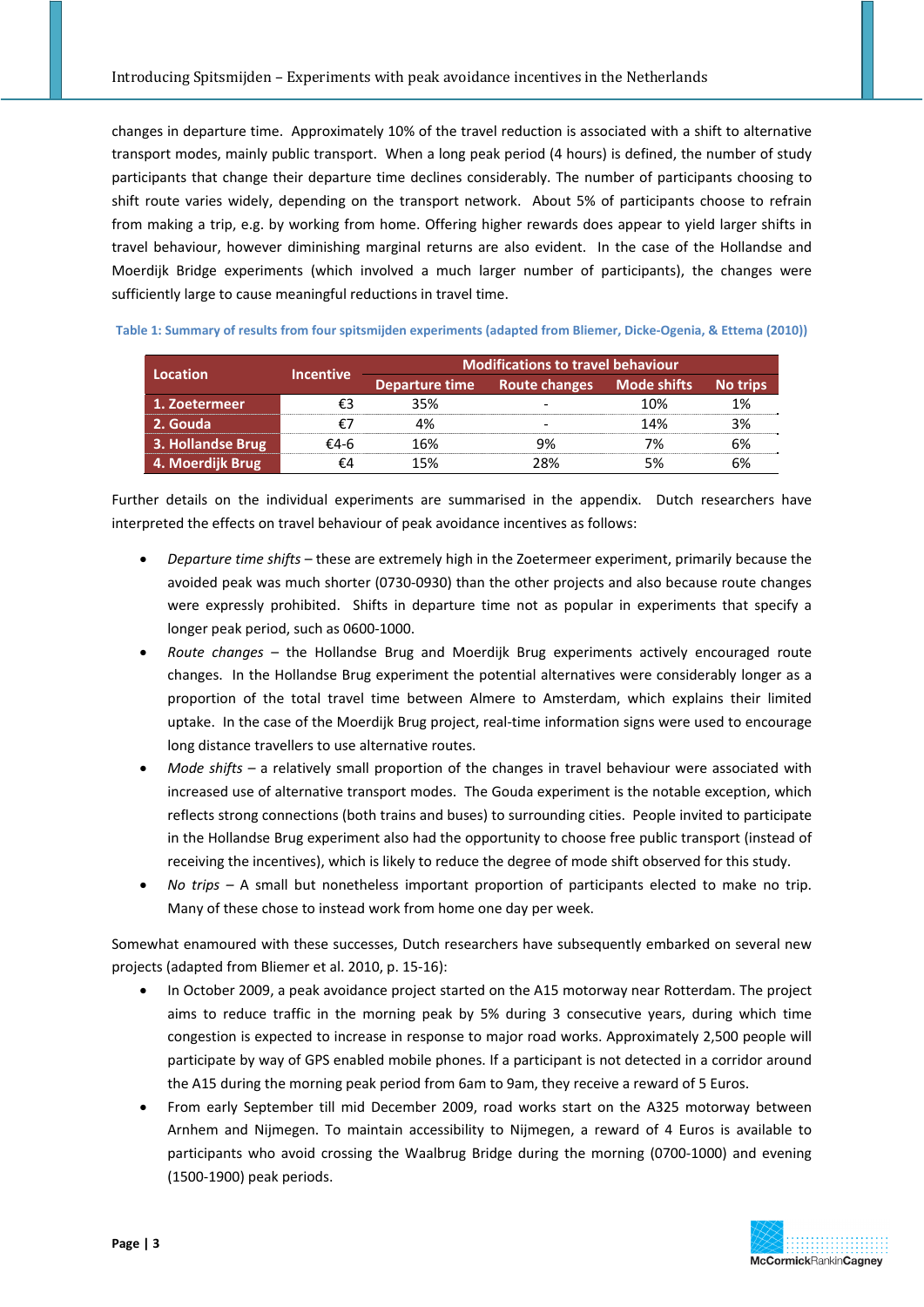• In mid 2010 a larger and more comprehensive peak incentives project will be implemented on 65km of highways and arterial roads in and around Arnhem and Nijmegen. This project will not look to reduce traffic at a particular point, but instead consider the total distances travelled by participants during peak periods. A maximum reward of 7.5 Euros can be earned each day.

Results for these projects will be available in the near future. The increasing scale and duration of the projects is likely to reflect growing confidence and experience with the effectiveness of peak avoidance incentives.

## **3. Potential issues with peak hour avoidance incentives**

Notwithstanding their general success, there are several potential issues with peak hour avoidance incentives.

The first major issue is that peak hour avoidance incentives can be a victim of their own success. That is, they may be so successful at encouraging changes in departure time and routes that may just shift congestion to the shoulder periods. This risk is clearly illustrated in the figure below, which shows a peak in departure time before 0630 for the Zoetermeer experiment.





In a similar way, incentives that encourage people to use alternative routes may only be effective if these are themselves relatively uncongested. If route alternatives were rewarded in the Zoetermeer experiment then vehicles might have chosen another, already congested route to The Hague. The peak avoidance projects on the Hollandse and Moerdijk Bridges avoided such problems by defining a long peak period.

Issues have also been noted with the rewards levels. The context for each experiment is very different, which restricts our ability to draw strong conclusions. But we do note that in the Zoetermeer experiment two rewards were offered, but the higher reward level (7 Euros) was unable to cause much further change in travel behaviour compared to the 3 Euros reward. Modelling suggest that a combination of moderate rewards (3‐4 Euros per day) and large number of participants are likely to be more effective than concentrating high rewards on a smaller group (Bliemer & Amelsfort, 2010).

The issue with reward levels also highlights the negative implications of peak avoidance incentives for public finances. We also note that the peak avoidance incentives are not horizontally equitable – in that they do not reward people equally for the same behaviour. That is, those people who do not currently travel in peak

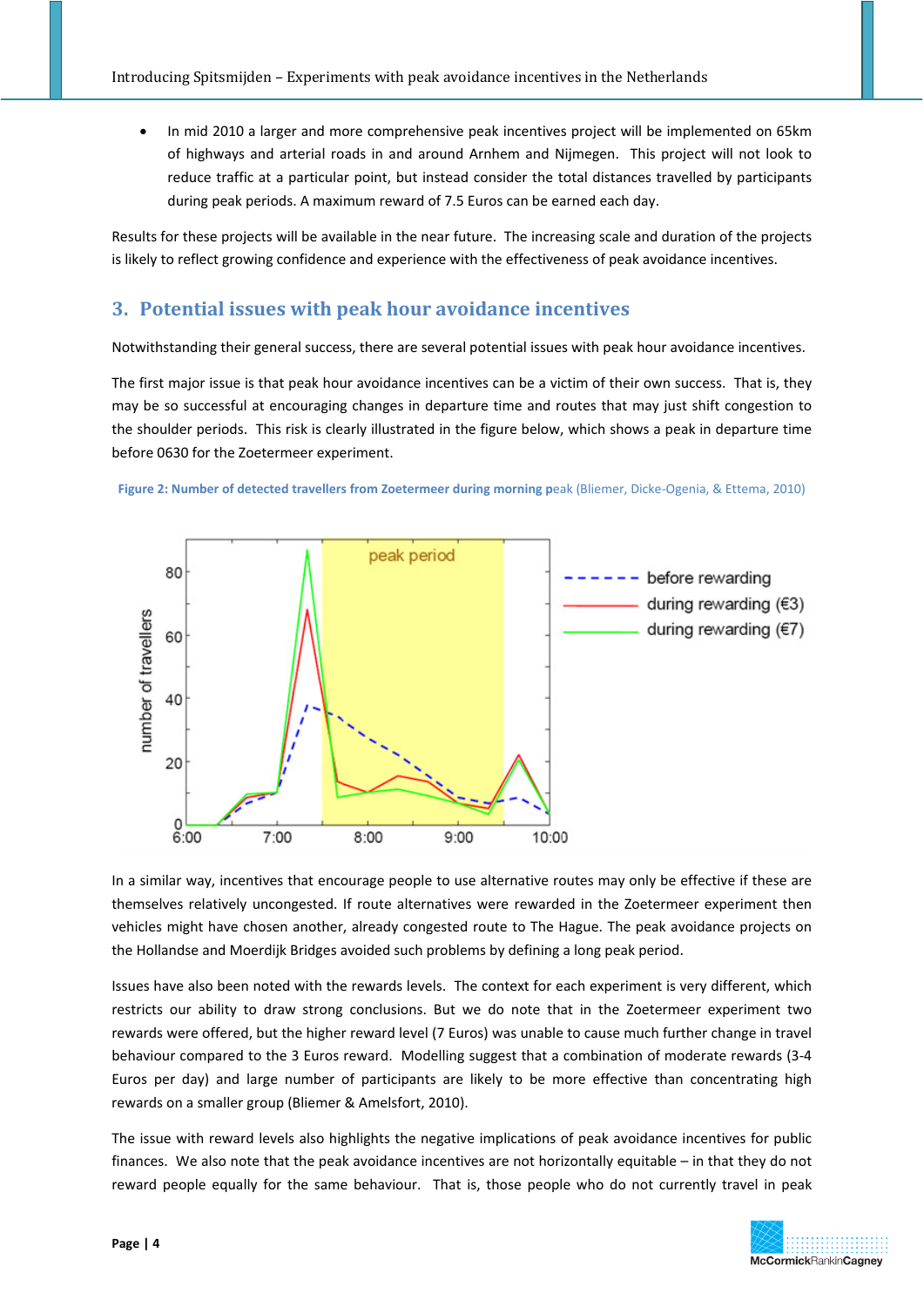periods are not rewarded, while those that do are. The large scale application of peak avoidance incentives will therefore require the development of robust and equitable funding models.

Other potential issues with peak hour incentives include:

- Induced demand normal road pricing schemes effectively increase the costs of travelling in the peak period for all users, thereby curtailing the demand curve at a point where it corresponds more closely with the external social costs of travel. Accurately priced roadways are generally not subject to induced demand effects, because higher costs will not generally attract new demand. Peak hour avoidance incentives are different in that they increase the costs of travelling for a selected segment of the demand curve (i.e. a selected subset of travellers). By removing this demand from the network, the costs of using road space (i.e. congestion) are lowered, which will in turn attract new drivers. Thus, peak hour avoidance is unlikely to be effective on a large scale in the presence of large induced demand effects (Rouwendal, Verhoef, & Knockaert, 2010).
- Barriers to set-up costs upfront time and funds are required to first identify potential participants and second secure their ongoing involvement in the project. Key cost items include license plate recognition technology and inductance loops. Costs are also incurred in ongoing monitoring and data collection. The use of license plate recognition technology for several months of weeks before the survey may raise privacy issues in some jurisdictions.
- Cheating Some aspects of the experiments appear vulnerable to cheating. For example, because the rewards are tagged to the use of a particular vehicle, households with access to several vehicles may simply use another vehicle (that is not associated with the project) to travel during peak times.

It is likely that issues with set‐up costs, privacy, and cheating can be effectively managed through good project design. Issues with induced demand are more problematic. The induced demand effect suggests that peak hour avoidance incentives are best-suited for achieving targeted congestion reduction improvements in response to specific short-term events, such as lane closures. They may also have a role in reducing congestion associated with major events and/or seasonal patterns (as often occurs at major holiday destinations).

In general, we suggest that peak avoidance incentives are viewed as a complement to, rather than a replacement for traditional road pricing schemes. Peak hour avoidance incentives could be introduced in advance of road pricing schemes, so as to increase public awareness of potential travel behaviour changes. Moreover, we see no reason why traditional road pricing schemes could not adopt the same voluntary approach that characterises the spitsmijden experiments. This would see time-of-use pricing plans being offered in parallel with the existing system, where incentives are used to encourage people to switch to the new system. In this way, exposure to time‐of‐use road pricing would be voluntary, rather than compulsory.

Further information on the spitsmijden experiments are available in the references indicated below, while a summary of the four experiments review in this study is provided in the appendix to this paper.

For further details please contact: *Stuart Donovan Transportation Engineer, McCormick Rankin Cagney* sdonovan@mrcagney.com

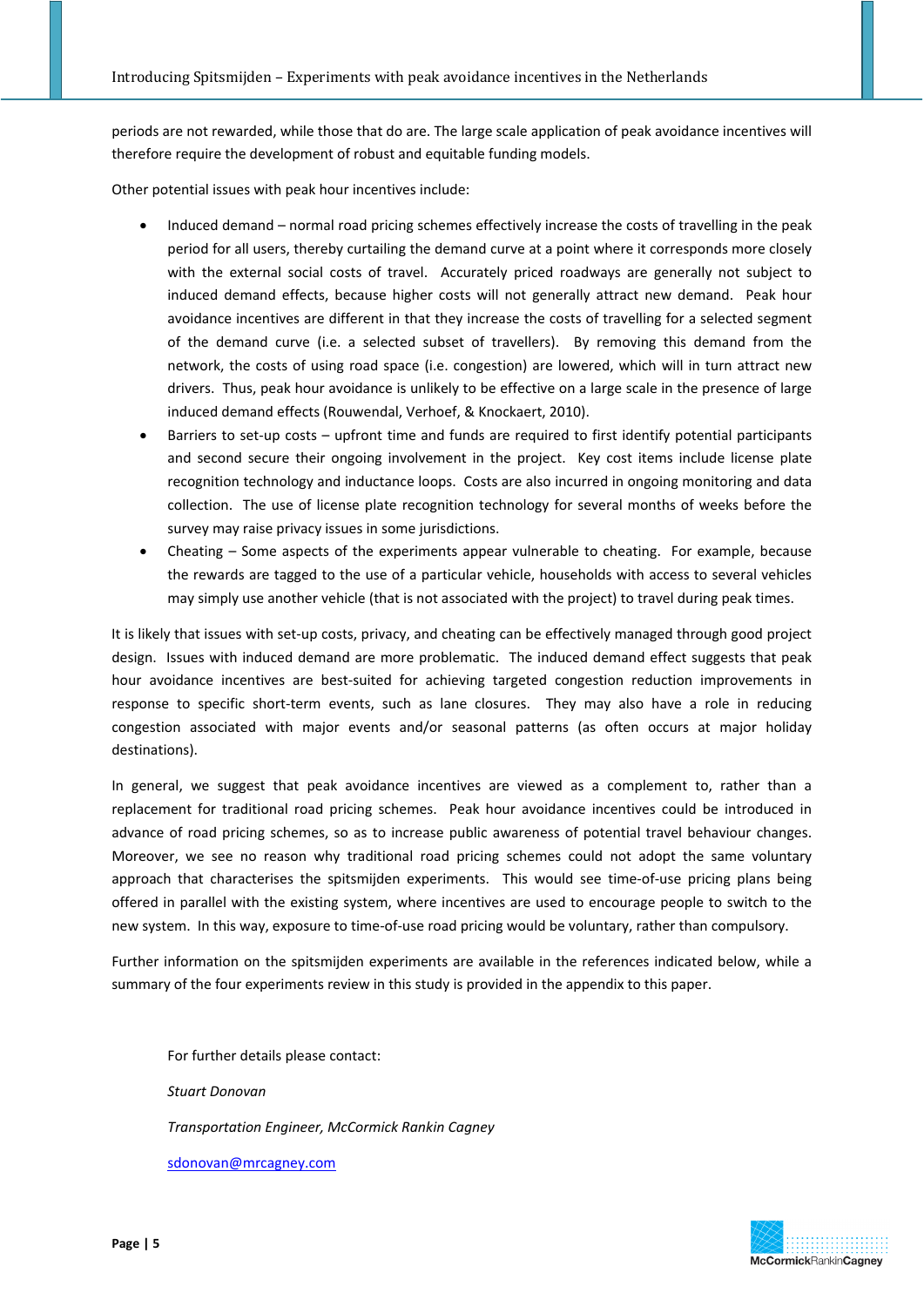## **References**

- Bliemer, M. C. J., & Amelsfort, D. H. van. (2010). Rewarding instead of charging road users: a model case study investigating effects on traffic conditions. *European Transport* (p. 18).
- Bliemer, M. C. J., Dicke‐Ogenia, M., & Ettema, D. (2010). *Rewarding for Avoiding the Peak Period: A Synthesis of Four Studies in the Netherlands* (p. 20).
- Donovan, S. (2010). *Winning the Battle with Congestion ‐ The benefits of accurate pricing* (p. 15).
- Eliasson, J. (2007). Cost‐benefit analysis of the Stockholm congestion charging system. Stockholm: The World Bank.
- Noordegraaf, D. M. V., Riet, O. A. W. T. van de, & Annema, J. A. (n.d.). *Road pricing policy adoption: A case study of rush hour avoidance* (p. 20). Delft.
- Parry, I. W. H., & Bento, A. (2001). Revenue Recycling and the Welfare Effects of Road Pricing. *Scandinavian Journal of Economics*, *103*(4), 645‐671. Blackwell Publishers Ltd.
- Rouwendal, J., Verhoef, E. T., & Knockaert, J. (2010). *Give or Take? Rewards vs Charges for a Congested Bottleneck* (p. 52). Amsterdam.
- Vickrey, W. S. (1963). Pricing in Urban and Suburban Transport. *Public Economics: Selected Papers by William Vickrey* (Vol. 53, pp. 350‐383). Cambridge, UK: Cambridge University Press.